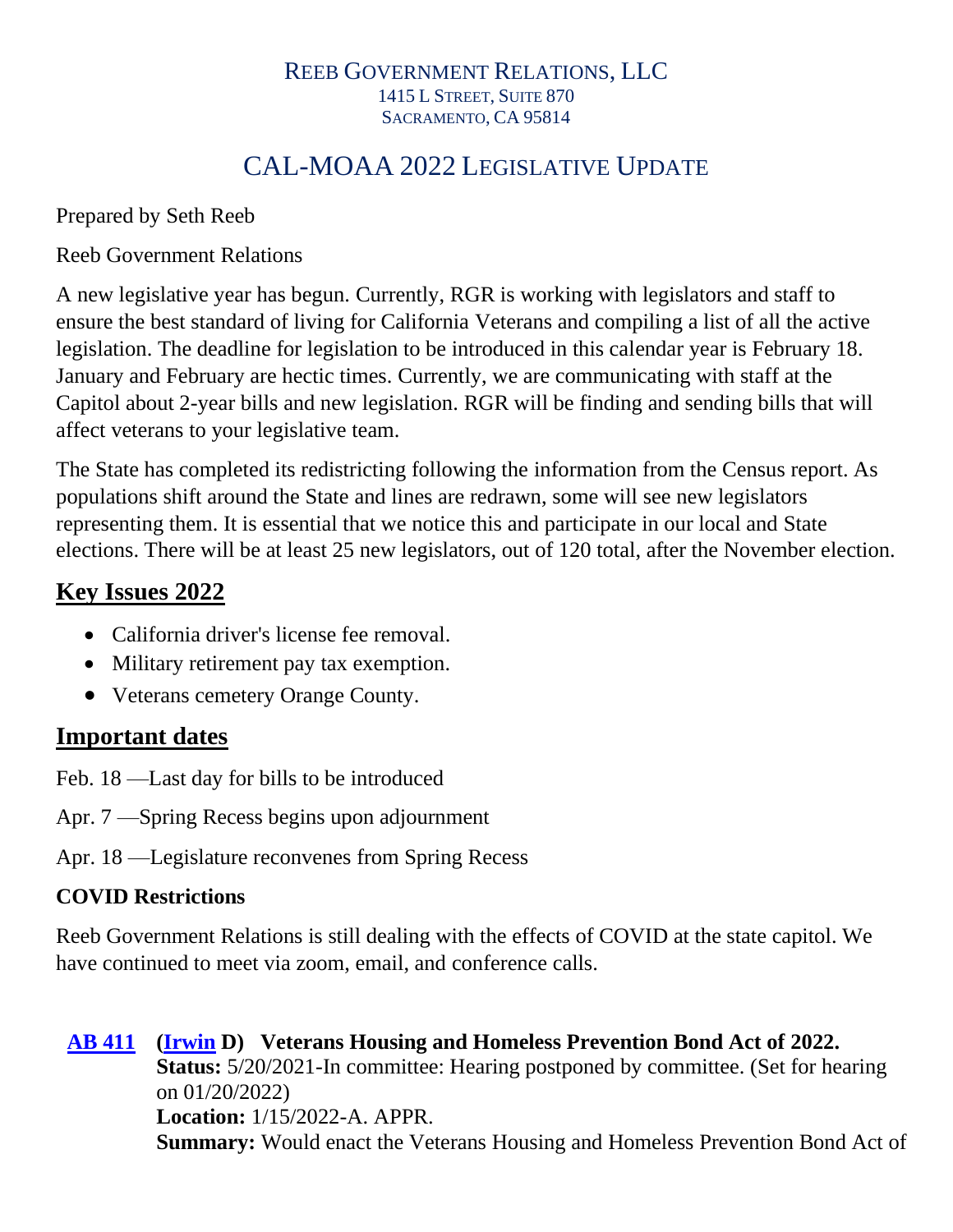2022 to authorize the issuance of bonds in an amount not to exceed \$600,000,000 to provide additional funding for the VHHPA. The bill would provide for the handling and disposition of the funds in the same manner as the 2014 bond act.

### **[AB 933](https://ctweb.capitoltrack.com/public/publishbillinfo.aspx?bi=V4QY%2b%2fl%2blaCQqYXc2wavlhgxw3LZnHzJ%2fnunoOV7bV3IJIDA%2b2ooNb1vYy2P89zi) [\(Daly](https://a69.asmdc.org/) D) Prescription drug cost-sharing.**

**Status:** 1/14/2022-Read second time and amended.

**Location:** 1/11/2022-A. APPR.

**Summary:** The Knox-Keene Health Care Service Plan Act of 1975 provides for the licensure and regulation of health care service plans by the Department of Managed Health Care under authority of the Director of the Department of Managed Health Care and makes a willful violation of the act a crime. Existing law provides for the regulation of health insurers by the Department of Insurance under the authority of the Insurance Commissioner. Existing law limits the maximum amount an enrollee or insured may be required to pay at the point of sale for a covered prescription drug to the lesser of the applicable cost-sharing amount or the retail price. This bill would require an enrollee's or insured's defined cost sharing for each prescription drug to be calculated at the point of sale based on a price that is reduced by an amount equal to 90% of all rebates received, or to be received, in connection with the dispensing or administration of the drug.

### **[AB 1400](https://ctweb.capitoltrack.com/public/publishbillinfo.aspx?bi=SuJUp%2fm0plvYr8mmT3JKMkBiyih8GKCdRRtcnX411wEefC2GzIgicI3v%2fQ9XySmd) [\(Kalra](https://a27.asmdc.org/) D) Guaranteed Health Care for All.**

**Status:** 1/12/2022-Coauthors revised. From committee: Do pass and re-refer to Com. on APPR. (Ayes 11. Noes 3.) (January 11). Re-referred to Com. on APPR. **Location:** 2/19/2021-A. APPR.

**Summary:** Existing federal law, the federal Patient Protection and Affordable Care Act (PPACA), requires each State to establish an American Health Benefit Exchange to facilitate the purchase of qualified health benefit plans by qualified individuals and qualified small employers. PPACA defines a "qualified health plan" as a plan that, among other requirements, provides an essential health benefits package. Existing state law creates the California Health Benefit Exchange, also known as Covered California, to facilitate the enrollment of qualified individuals and qualified small employers in qualified health plans as required under PPACA.This bill, the California Guaranteed Health Care for All Act, would create the California Guaranteed Health Care for All program, or CalCare, to provide comprehensive universal single-payer health care coverage and a health care cost control system for the benefit of all residents of the State. The bill, among other things, would provide that CalCare cover a wide range of medical benefits and other services and would incorporate the health care benefits and standards of other existing federal and State provisions, including the federal Children's Health Insurance Program, Medi-Cal, ancillary health care or social services covered by regional centers for persons with developmental disabilities, Knox-Keene, and the federal Medicare program. The bill would require the board to seek all necessary waivers, approvals, and agreements to allow various existing federal health care payments to be paid to CalCare, which would then assume responsibility for all benefits and services previously paid for with those funds.This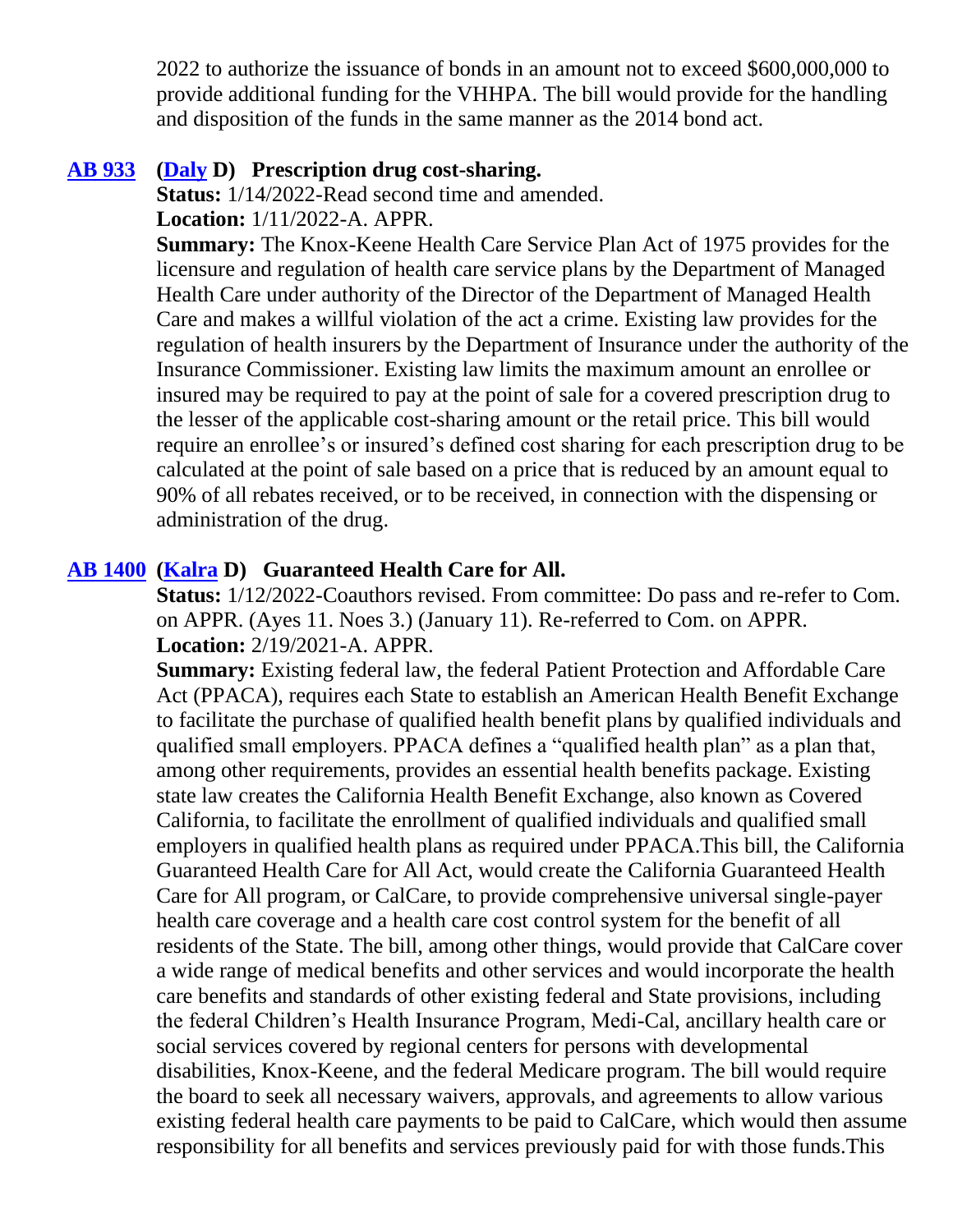bill contains other related provisions and other existing laws.

### **[AB 1595](https://ctweb.capitoltrack.com/public/publishbillinfo.aspx?bi=nC7JiCHsVklUHiZycioXEILz03UVeYxcFVoy3kxYwS1rMLzhrKZSVgY3NTug%2bcFc) [\(Quirk-Silva](https://a65.asmdc.org/) D) Veterans cemetery: County of Orange.**

**Status:** 1/14/2022-Referred to Com. on M. & V.A.

**Location:** 1/14/2022-A. M. & V.A.

**Summary:** Current law requires the Department of Veterans Affairs to acquire, study, design, develop, construct, and equip a state-owned and state-operated Southern California Veterans Cemetery in the County of Orange at one of 2 possible sites, as specified. Current law requires the department to, after completing acquisition studies on both sites, consult with the Department of General Services to determine which site to pursue based on the economic feasibility, benefits to veterans and City of Irvine residents, and availability of each location. Current law makes honorably discharged veterans, their spouses, and dependent children eligible for interment in the cemetery, as specified. This bill would delete those site selection requirements and would instead require the department to acquire, study, design, develop, construct, and equip a state-owned and state-operated Southern California Veterans Cemetery in the County of Orange.

# **[AB 1623](https://ctweb.capitoltrack.com/public/publishbillinfo.aspx?bi=VPmttKgHESoiZsMv2OG%2f8fx3W5QEX%2fBvOeRR3gpFcc8vNx3fJF5xBgmxjJ0eXULn) [\(Ramos](https://a40.asmdc.org/) D) Personal income taxes: exclusion: uniformed services retirement pay: survivor benefit plan payments.**

**Status:** 1/11/2022-From printer. May be heard in committee February 10. **Location:** 1/10/2022-A. PRINT

**Summary:** The Personal Income Tax Law imposes a tax on individual taxpayers measured by the taxpayer's taxable income for the taxable year, but excludes certain items of income from the computation of tax, including an exclusion for combatrelated special compensation.This bill, for taxable years beginning on or after January 1, 2023, and before January 1, 2033, would exclude from gross income retirement pay received by a taxpayer from the federal government for service performed in the uniformed services, as defined, during the taxable year. The bill, for taxable years beginning on or after January 1, 2023, and before January 1, 2023, would also exclude from gross income annuity payments received by a qualified taxpayer, as defined, pursuant to a United States Department of Defense Survivor Benefit Plan during the taxable year. The bill would make related findings and declarations.This bill contains other related provisions and other existing laws.

### **[SB 43](https://ctweb.capitoltrack.com/public/publishbillinfo.aspx?bi=SkA5QJYwBbrEwR9GF7Ynpl0ZhBzHILl5L0P4Wi5bdJbpqvGniNFO4GxuMjT4YP80) [\(Umberg](https://sd34.senate.ca.gov/) D) Veterans cemetery: County of Orange.**

**Status:**  $1/6/2022$ -From committee with author's amendments. Read second time and amended. Re-referred to Com. on M. & V.A.

**Location:** 1/6/2022-A. M. & V.A.

**Summary:** Current law requires the Department of Veterans Affairs to acquire, study, design, develop, construct, and equip a state-owned and state-operated Southern California Veterans Cemetery in the County of Orange at one of 2 possible sites, as specified. Current law requires the department to, after completing acquisition studies on both sites, consult with the Department of General Services to determine which site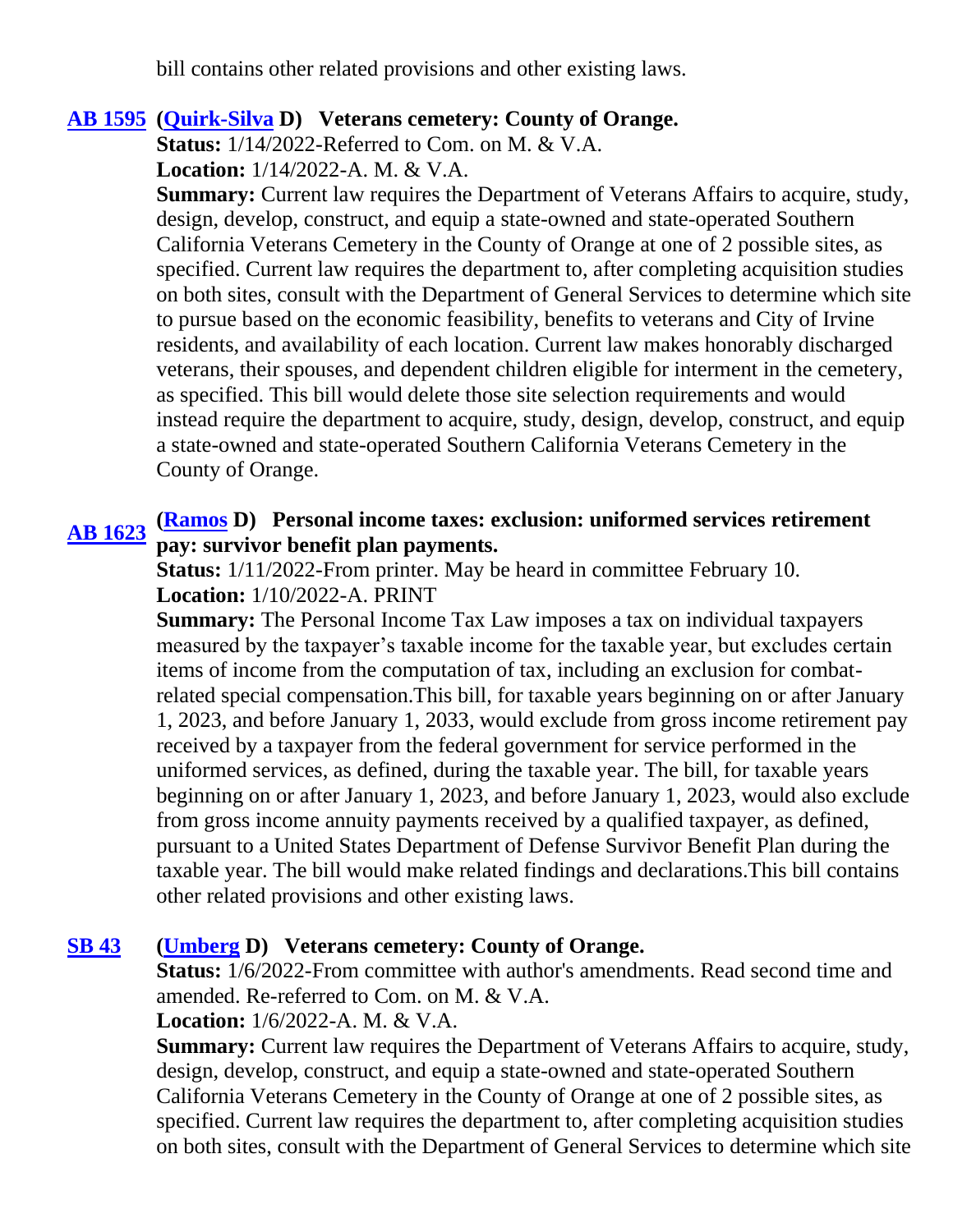to pursue based on the economic feasibility, benefits to veterans and City of Irvine residents, and availability of each location. Current law makes honorably discharged veterans, their spouses, and dependent children eligible for interment in the cemetery, as specified. This bill would delete those site selection requirements and would instead require the department to acquire, study, design, develop, construct, and equip a state-owned and state-operated Southern California Veterans Cemetery in the City of Irvine, or in the City of Anaheim, as specified.

### **[SB 467](https://ctweb.capitoltrack.com/public/publishbillinfo.aspx?bi=rVEoe0A8tP%2bz0yxg3QwWSfm0BDkUxjLRJCGXbFnRsSfT8B%2bfSDwSbuPhUQf88gkw) [\(Wiener](http://sd11.senate.ca.gov/) D) Trial testimony: expert witnesses: writ of habeas corpus. Status:** 1/13/2022-Set for hearing January 18. **Location:** 1/11/2022-S. APPR.

**NOTE Update:** This was a gut and amended bill. This bill, in 2021, was related to Oil and gas: hydraulic fracturing. Thanks to all that expressed opposition to this initiative, the bill died in 2021 and the author has changed course.

### **[SB 665](https://ctweb.capitoltrack.com/public/publishbillinfo.aspx?bi=28DcpfUY6it45PMMc2UTP7uhTzvA00KDvLXWxjEIIpvdEAg8E1t2hjSiTXrk8eDA) [\(Umberg](https://sd34.senate.ca.gov/) D) Employment policy: voluntary veterans' preference.**

**Status:** 10/6/2021-Vetoed by the Governor. In Senate. Consideration of Governor's veto pending.

### **Location:** 10/6/2021-S. VETOED

**Summary:** Would enact the Voluntary Veterans' Preference Employment Policy Act to authorize a private employer to establish and maintain a written veterans' preference employment policy, to be applied uniformly to hiring decisions, to give a voluntary preference for hiring a veteran over another qualified applicant. The bill would require a private employer with a veterans' preference employment policy to annually report to the Department of Fair Employment and Housing the number of veterans hired under the preference policy and any demographic information about those veterans that the employer obtained in response to the department's reporting requirements. Under the bill, failure to submit that report would render any preference granted by the employer ineligible for the protections provided by this bill.

**Veto Message:** I am returning Senate Bill 665 without my signature. This bill allows private employers to create a temporary veterans' preference for hiring and deems these policies as not violating anti-discrimination laws, until January 1, 2028. Honoring veterans and assisting them in securing employment are vitally important goals of my Administration. However, I am concerned that the veterans' preference policies that would be permitted by this legislation could negatively impact employment opportunities for women and other protected groups underrepresented among veterans, such as people with disabilities. There are ways to make the preference workable and I look forward to working with the author to advance such a policy. Sincerely, Gavin Newsom

### **[SB 837](https://ctweb.capitoltrack.com/public/publishbillinfo.aspx?bi=hPJTzlEC1KQ0iDY7V4aBO2JyJkA8XafVEXeCBsj%2bXuj1ruem2BE%2bahN8NhG6qaxC) [\(Umberg](https://sd34.senate.ca.gov/) D) Driver's licenses: veteran designation.**

**Status:** 1/7/2022-From printer. May be acted upon on or after February 6. **Location:** 1/6/2022-S. RLS.